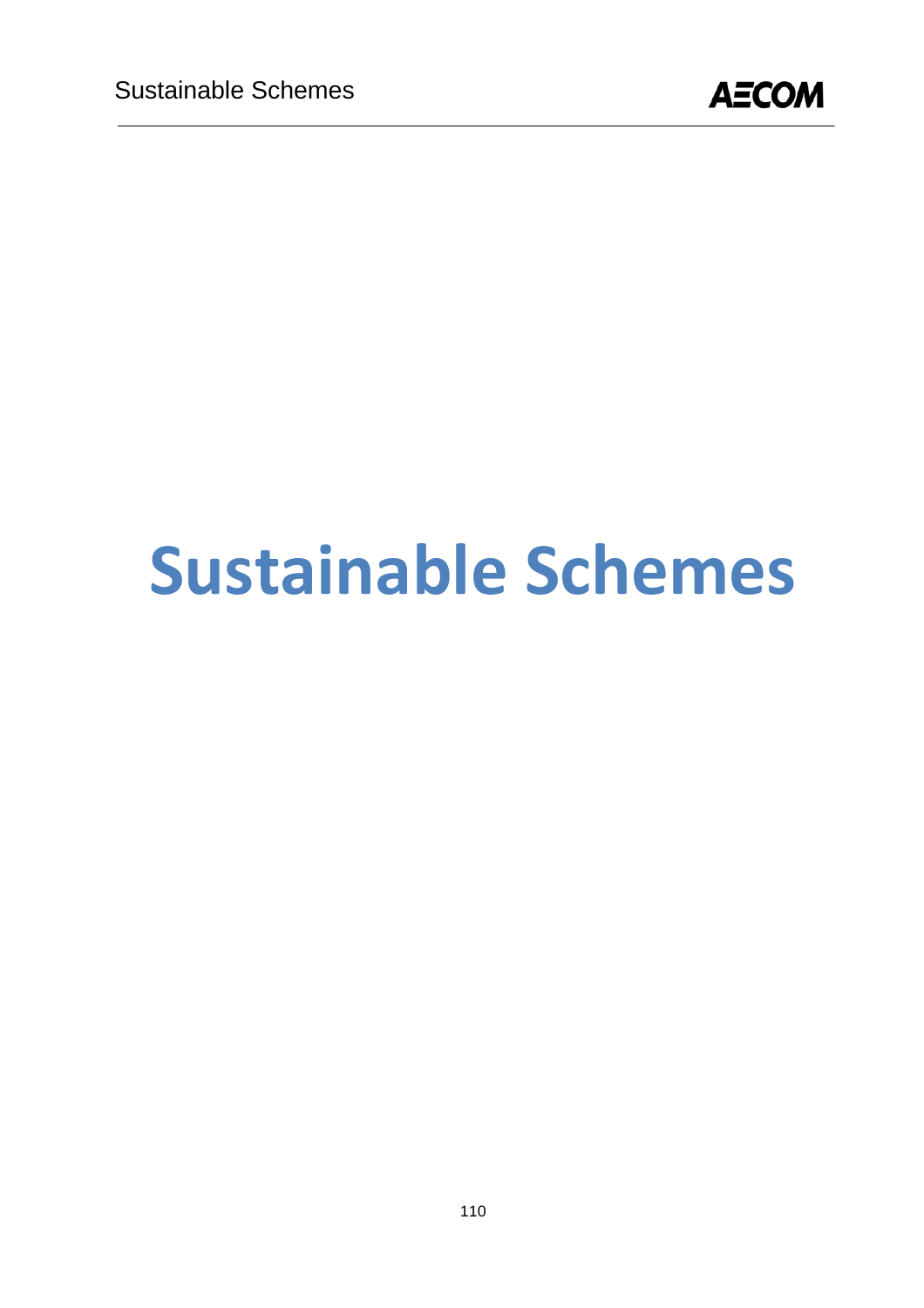

#### **Sustainable schemes included in the UTP**

| <b>Scheme</b><br>Reference | <b>Scheme Name</b>                                             | <b>Timescale</b> | Page<br><b>Number</b> |
|----------------------------|----------------------------------------------------------------|------------------|-----------------------|
| SM <sub>1</sub>            | Introduce car sharing/car clubs                                | Short            | 112                   |
| SM <sub>8</sub>            | Produce an integrated strategy for marketing sustainable modes | Short            | 115                   |
| SM <sub>2</sub>            | Introduce more work place travel plans                         | Medium           | 118                   |
| SM <sub>6</sub>            | Introduce more school travel plans                             | Medium           | 120                   |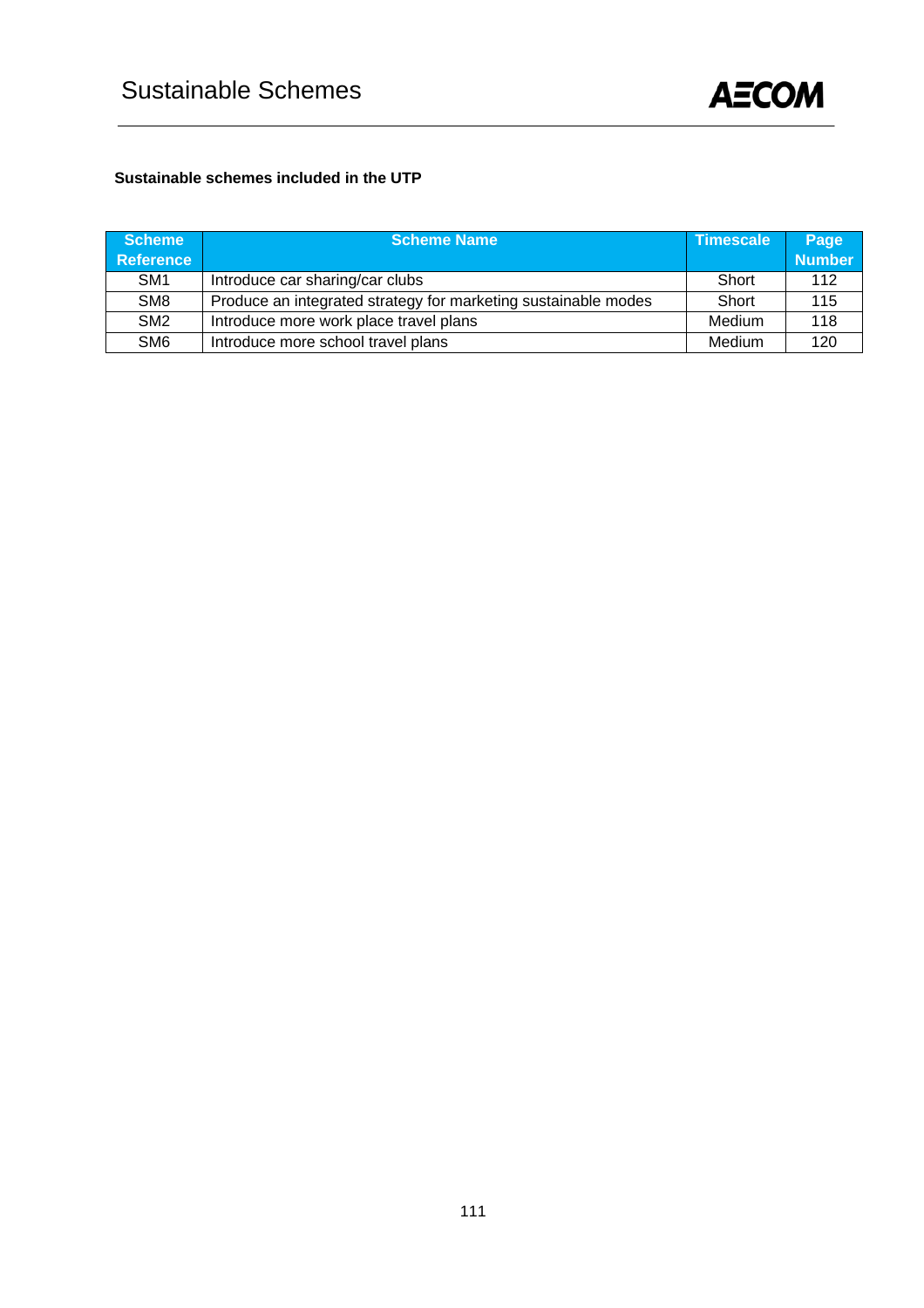

| <b>Scheme Name</b>         | Introduce car sharing and car club schemes                                      |                                        |  |  |
|----------------------------|---------------------------------------------------------------------------------|----------------------------------------|--|--|
| <b>Scheme Reference:</b>   | SM <sub>1</sub>                                                                 |                                        |  |  |
| <b>Problem References:</b> | CO <sub>3</sub><br>Cumulative effect of new housing developments on the highway |                                        |  |  |
|                            | network.                                                                        |                                        |  |  |
|                            | S <sub>4</sub><br>Lack of travel marketing for homes and Businesses.            |                                        |  |  |
|                            | P <sub>5</sub><br>Commuter parking in residential areas.                        |                                        |  |  |
|                            | H <sub>21</sub>                                                                 | Lack of capacity on key highway links. |  |  |
| <b>Scheme Status:</b>      | This scheme is included in the UTP                                              |                                        |  |  |

#### **Description of Proposals**

The town wide car share matching service would enable employees and residents to use a secure, reliable and user-friendly way of finding car share partners particularly for regular commuter journeys to work as well as one off longer distance trips to destinations beyond Hitchin.

The car club strategy would define Hitchin's strategy to attract car club operators to locate vehicles in neighbourhoods across Hitchin.

#### **Location Plan/outline Scheme Plan**

Car share matching service:

- o The system would be internet-based to allow anybody with internet access to advertise or request lifts and search for matches.
- o The system would be open to anyone and be of particular interest to those seeking to share a one off trip to for example festivals, football matches or visiting friends / family over the weekend.
- o The system would also be designed to set up closed groups, where matches are searched only amongst registered employees of a particular organisation, usually for commuter trips.
- o As an incentive, the council should cover the cost of setting up closed groups for individual organisations or business parks if these organisations commit to develop a travel plan strategy and regularly monitor the modal share of employees' journey to work.
- $\circ$  The council would provide additional support to organisations in the form of briefing notes for managers, marketing flyers and posters, lunch time exhibitions and Q&A sessions in companies to promote use of the car share system

#### The Car Club Strategy would:

- o Demonstrate the council's ambitions and help attract local investment from car club operators.
- o Liaise with car club operators to understand their requirements for establishing car club operations in Hitchin.
- o Identify areas in Hitchin with the greatest potential to set up car clubs.
- o Set out requirements to consider car clubs in new developments. If they are not viable at the time, the applicant should be required to ensure car clubs can be "retrofitted" in future years when more favourable conditions are emerging.
- o Identify the financial and in-kind support the local authority will offer to attract car club operator, e.g. managing the process and covering the costs of implementing TROs to provide on-street car club parking spaces.
- o Develop the policy framework to support the establishment of car club operations, e.g. ensure relevant plans, policies and guidance documents support the concept of car clubs and create conditions conducive to setting up car clubs;
- o Update guidance on development control travel plans to include references to car clubs; making use of S106 agreements to support car clubs;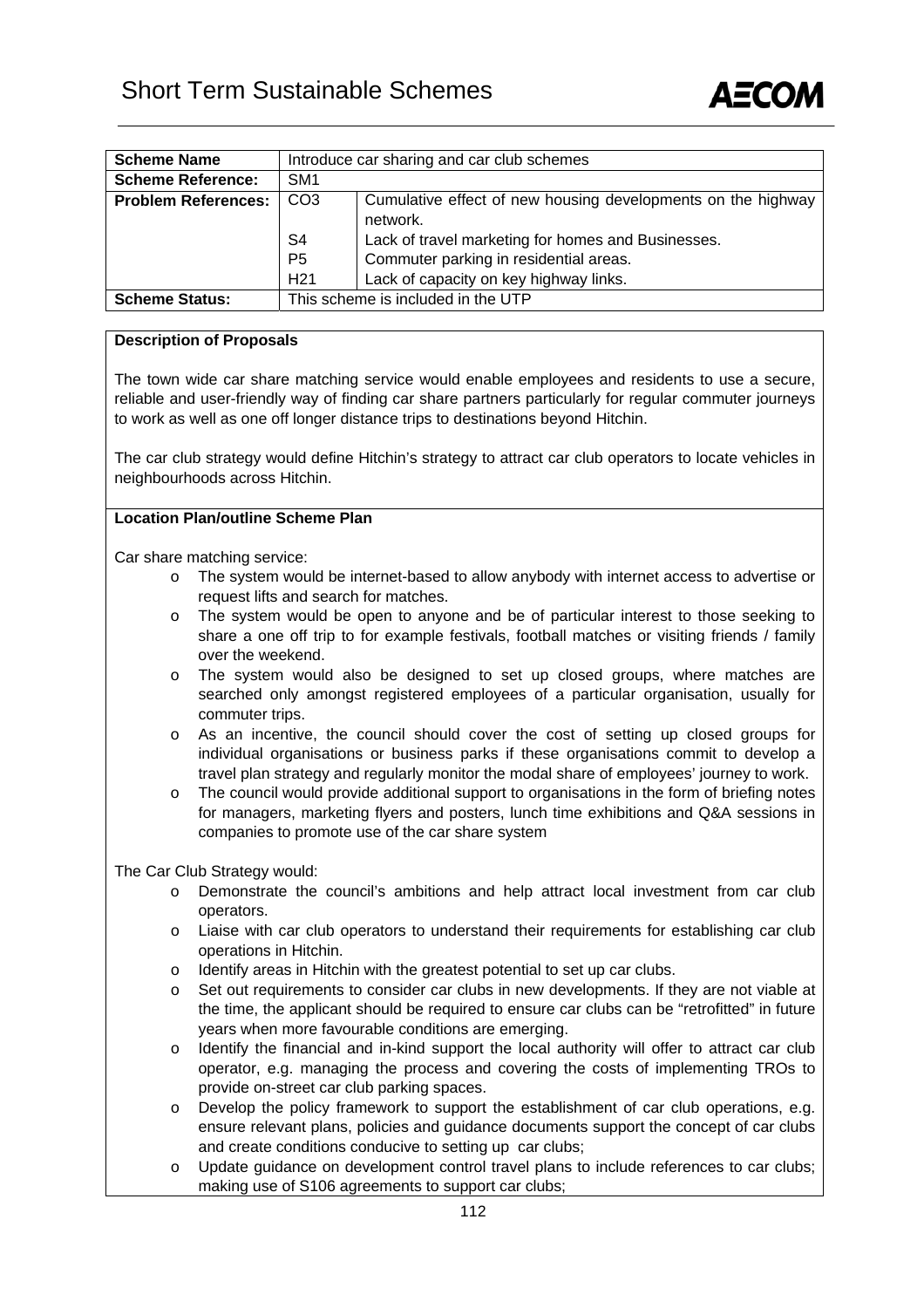

o Define the roles and responsibilities of local authority staff (planning and development control officers, travel plan co-ordinator, TravelWise officer) in securing car clubs.

The benefits of car sharing are:

- o Cost savings for both driver and passenger by sharing the cost of a car journey.
- o Reducing the number of vehicles on the road, thus reducing congestion and emissions.
- o Reducing social exclusion by facilitating access for those that do not drive or have access to a car.

Car clubs have numerous proven benefits:

- o Give access to a car to those who require a car only once or twice a week;
- o Reduce the number of miles driven by car;
- o Reduce the number of cars owned and parked;
- o Can offer financial savings to individuals and developers;
- o The vehicle fleet tends to be more efficient and less polluting than privately owned vehicle;
- o Help deliver liveable communities by freeing up space for social interaction, allowing higher densities, creating less divided communities and reducing off-site traffic impacts.

**Supporting Photograph(s)** 



Source: www.carplus.org.uk



| <b>Design Considerations</b> | <b>Proposed Solutions</b> | <b>Are solutions</b><br>sufficient to |
|------------------------------|---------------------------|---------------------------------------|
|------------------------------|---------------------------|---------------------------------------|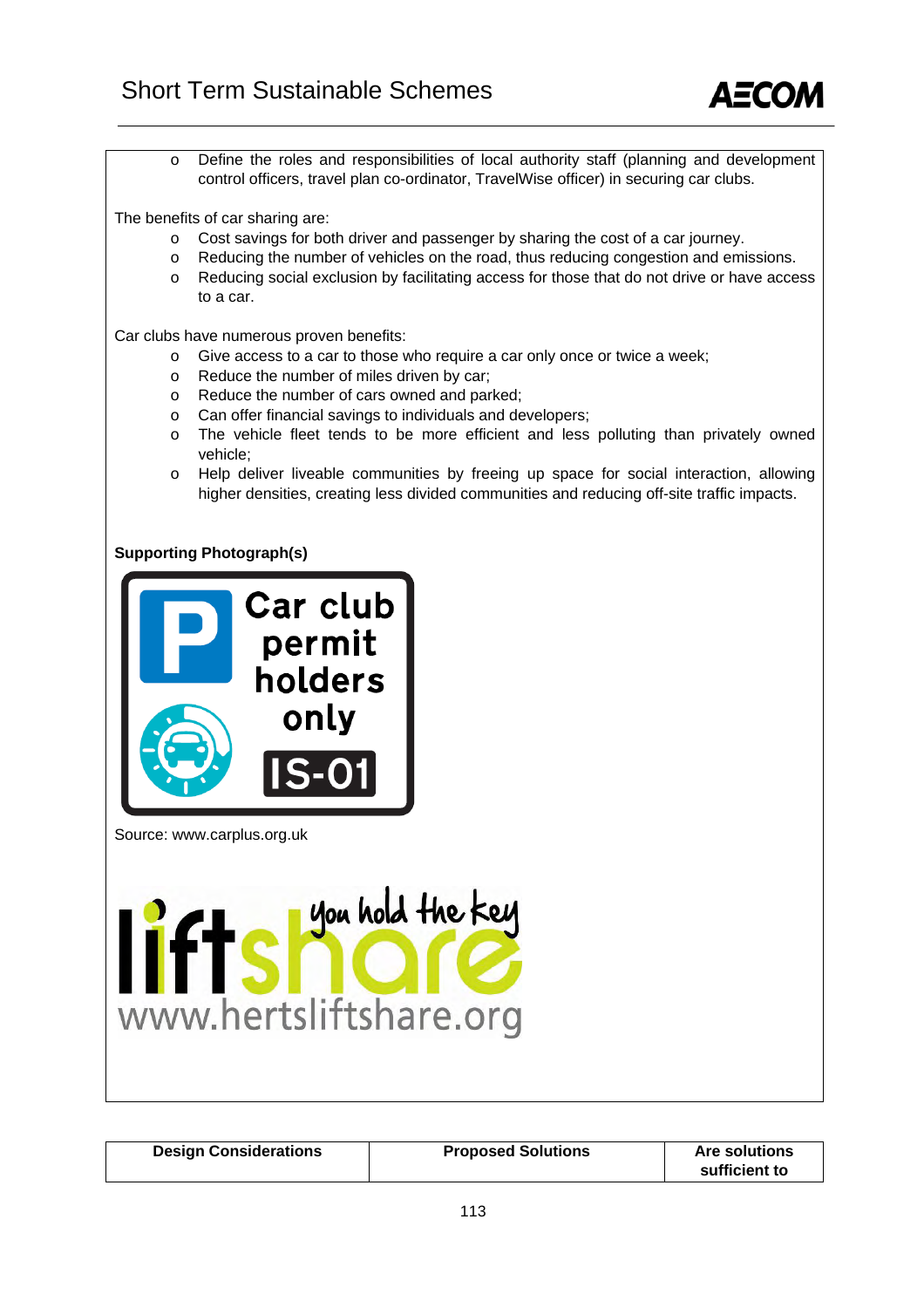

|                                                                                                                                                        |                                                                                                                                                                                                                            | overcome issues?<br>(Y/N) |
|--------------------------------------------------------------------------------------------------------------------------------------------------------|----------------------------------------------------------------------------------------------------------------------------------------------------------------------------------------------------------------------------|---------------------------|
| Car club operators do not (in the<br>short term) establish car club<br>(economic)<br>operations as the<br>environment is not considered<br>favourable. | The purpose of the Car Club Strategy is<br>to identify and address where possible<br>these barriers. If necessary, maintain<br>watching brief until the (economic)<br>environment is conducive to car clubs in<br>Hitchin. |                           |
| Insufficient officer time to develop<br>and implement recommendations<br>of the Car Club strategy<br>and<br>promote Car Share Scheme.                  | Secure funding for officer time through<br>S <sub>106</sub> contributions.                                                                                                                                                 | ∨                         |

| Links to other UTP schemes:                                       | SM8- Produce an integrated strategy for marketing sustainable<br>modes |                                                                                                                                                     |
|-------------------------------------------------------------------|------------------------------------------------------------------------|-----------------------------------------------------------------------------------------------------------------------------------------------------|
| <b>Contribution to Objectives / UTP Objectives</b><br>Indicators: |                                                                        | 5) Address peak hour congestion on the<br>highway network both for the present and in the<br>future<br>8) Increase the number of sustainable travel |
|                                                                   |                                                                        | measures and their use                                                                                                                              |

| <b>Outline Cost Analysis</b>   |                  |                       |  |  |
|--------------------------------|------------------|-----------------------|--|--|
| <b>Works Element</b>           | <b>Est. Cost</b> | <b>Notes</b>          |  |  |
| Setting up and managing a car  | £40.000          | Cost per annum        |  |  |
| share system.                  |                  |                       |  |  |
| Develop car club strategy.     | £30,000          |                       |  |  |
| <b>TOTAL COST FOR DELIVERY</b> | £70,000          | $(E40,000$ per annum) |  |  |

| <b>Deliverability Assessment</b>                               |          |
|----------------------------------------------------------------|----------|
| Can the scheme be delivered within the highway boundary?       | <b>N</b> |
| Can the scheme be delivered without third party involvement?   |          |
| Do all elements of the scheme involve standard work processes? | N        |
| Can the scheme be delivered in the short term?                 | N        |

Other Information/Additional Notes:

Would need to involve a car sharing company to set up the scheme and speak with North Herts District Council to provide an appropriate number of parking spaces.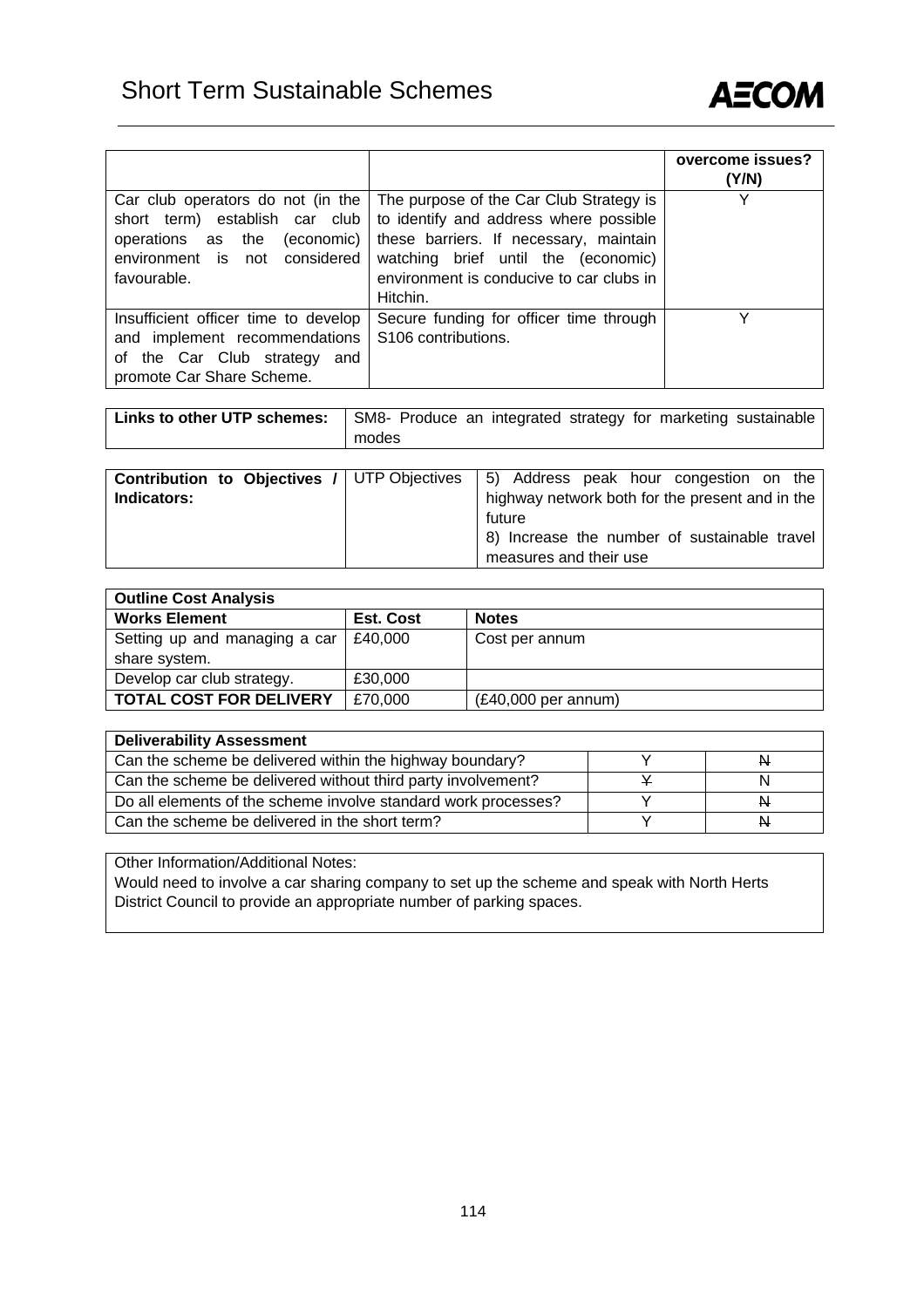

| <b>Scheme Name</b>         |                                    | Produce an integrated strategy for marketing sustainable modes |  |
|----------------------------|------------------------------------|----------------------------------------------------------------|--|
|                            |                                    |                                                                |  |
|                            |                                    |                                                                |  |
| <b>Scheme Reference:</b>   | SM <sub>8</sub>                    |                                                                |  |
| <b>Problem References:</b> | S <sub>1</sub>                     | Lack of public transport information/co-ordination of times    |  |
|                            | S4                                 | Lack of travel marketing for homes and businesses              |  |
|                            |                                    |                                                                |  |
|                            |                                    |                                                                |  |
| <b>Scheme Status:</b>      | This scheme is included in the UTP |                                                                |  |
|                            |                                    |                                                                |  |

#### **Description of Proposals**

This scheme is intended to provide an integrated strategy for increasing the marketing of sustainable modes within Hitchin and has been developed in response to numerous issues raised concerning a lack of marketed information for sustainable travel.

Most people have 'pro-environmental' attitudes, but don't behave the way they know would protect the environment because of a wide range of perceived and actual barriers. Behaviour change rarely occurs purely by providing new information. While education campaigns may be effective in raising awareness, the focus should be on achieving actual behaviour change.

The Marketing Campaign is intended to make existing and potential users aware that their travel needs can be satisfied by sustainable transport services currently offered in Hitchin. The Campaign would cover public transport, cycling, walking and car sharing. Rather than just trying to change people's attitudes to sustainable transport, the focus of the Marketing Campaign would be to change people's actual behaviour by understanding the barriers to people switching from the car to alternative modes of transport; by removing the barriers to a specific behaviour and by emphasising the increased benefits the target audience associates with by undertaking a specific behaviour.

The marketing campaign should:

- Not only focus on journey modes, but also alternatives to journeys so as to help minimise the number of vehicle trips on the highway network.
- Develop a clear understanding of the desired change and the target groups of the Campaign.
- Identify the barriers to and benefits of travelling by alternative modes when compared to travelling by car.
- Link in with other sustainable transport initiatives to help overcome identified barriers.
- Develop a strategy that addresses barriers and benefits, and builds on new transport initiatives.
- Contain four strands covering public transport, cycling, walking and car sharing.
- Following detailed planning, be implement over a 4 year period to:
	- o Run a regular programme of promotional activities (e.g. using advertising, public relations and point of sale promotion to promote schemes such as Plus Bus, Explorer and the other discount and concessionary ticketing options).
	- o Make use of publicity to influence coverage of sustainable transport (i.e. creating news through competitions, awards, events, talks, surveys, issuing report / analysis / predictions)
	- Employ tools such as clear, captivating and concise communication, prompts, public commitments, targeted incentives, norm appeals (including the use of 'opinion leaders' and 'trusted others') to change people's behaviour.
	- o Include central one-stop-shop web portal to give access to sustainable transport information.

It is hoped that through carrying out the scheme there will be the following benefits:

- Gain an understanding of why people do not travel (more) by sustainable modes.
- Inform the development and implementation of other sustainable transport initiatives.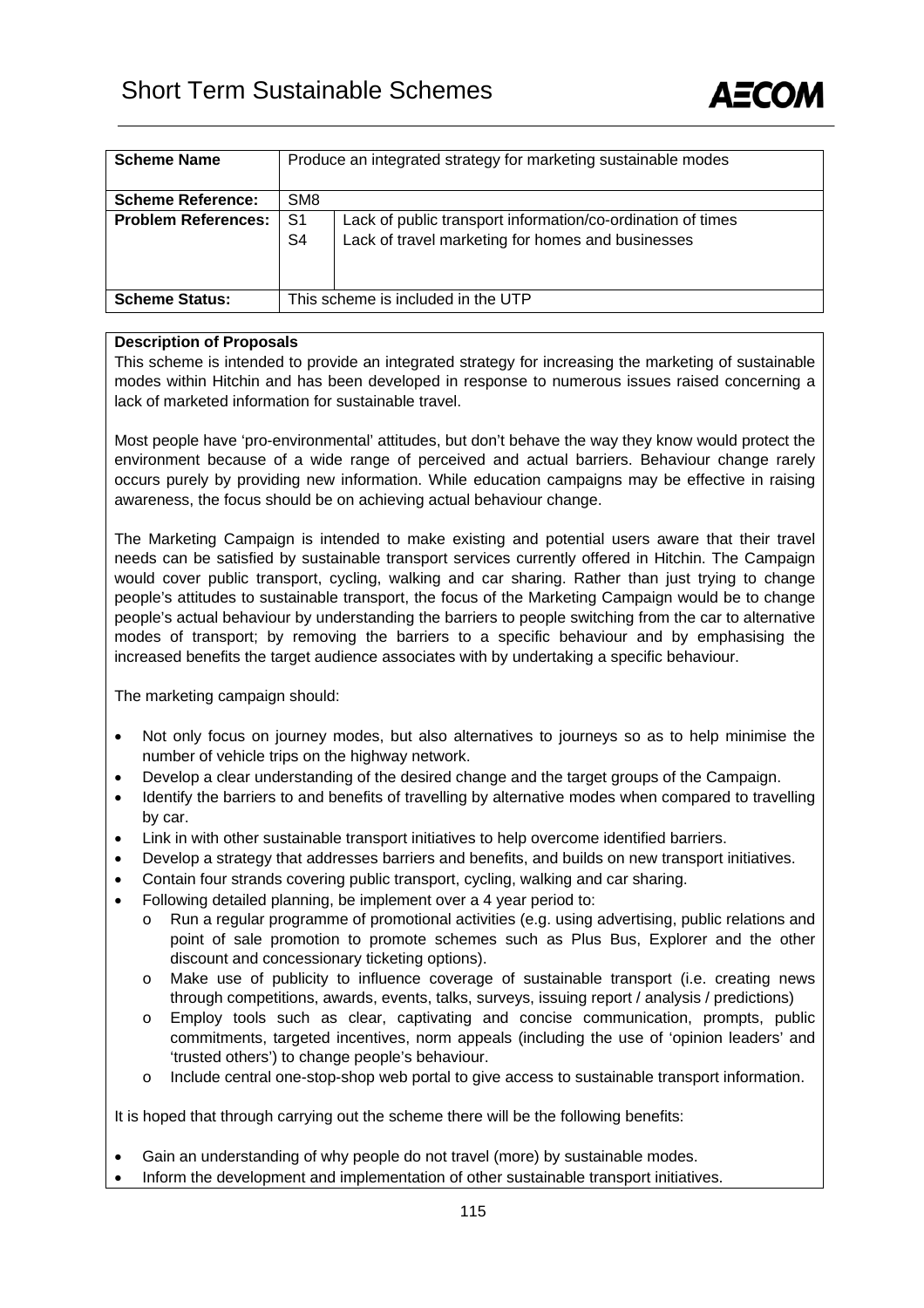### Short Term Sustainable Schemes



- Support other sustainable transport initiatives.
- Bring together various initiatives under one unifying brand that guides the appearance of messages and information on posters, events, websites etc.

#### **Supporting Photograph(s)**



Keep your arteries clear. **Walk there.** 

IF YOU'RE NOT GOING FAR, FORGET THE CAR. **TRAVELWISE** 



# **Take one to relieve** congestion.

IF YOU'RE NOT GOING FAR, FORGET THE CAR. TRAVELWISE

| <b>Design Considerations</b> | <b>Proposed Solutions</b> | <b>Are solutions</b> |
|------------------------------|---------------------------|----------------------|
|                              |                           | sufficient to        |
|                              |                           | overcome issues?     |
|                              |                           | 'Y/N)                |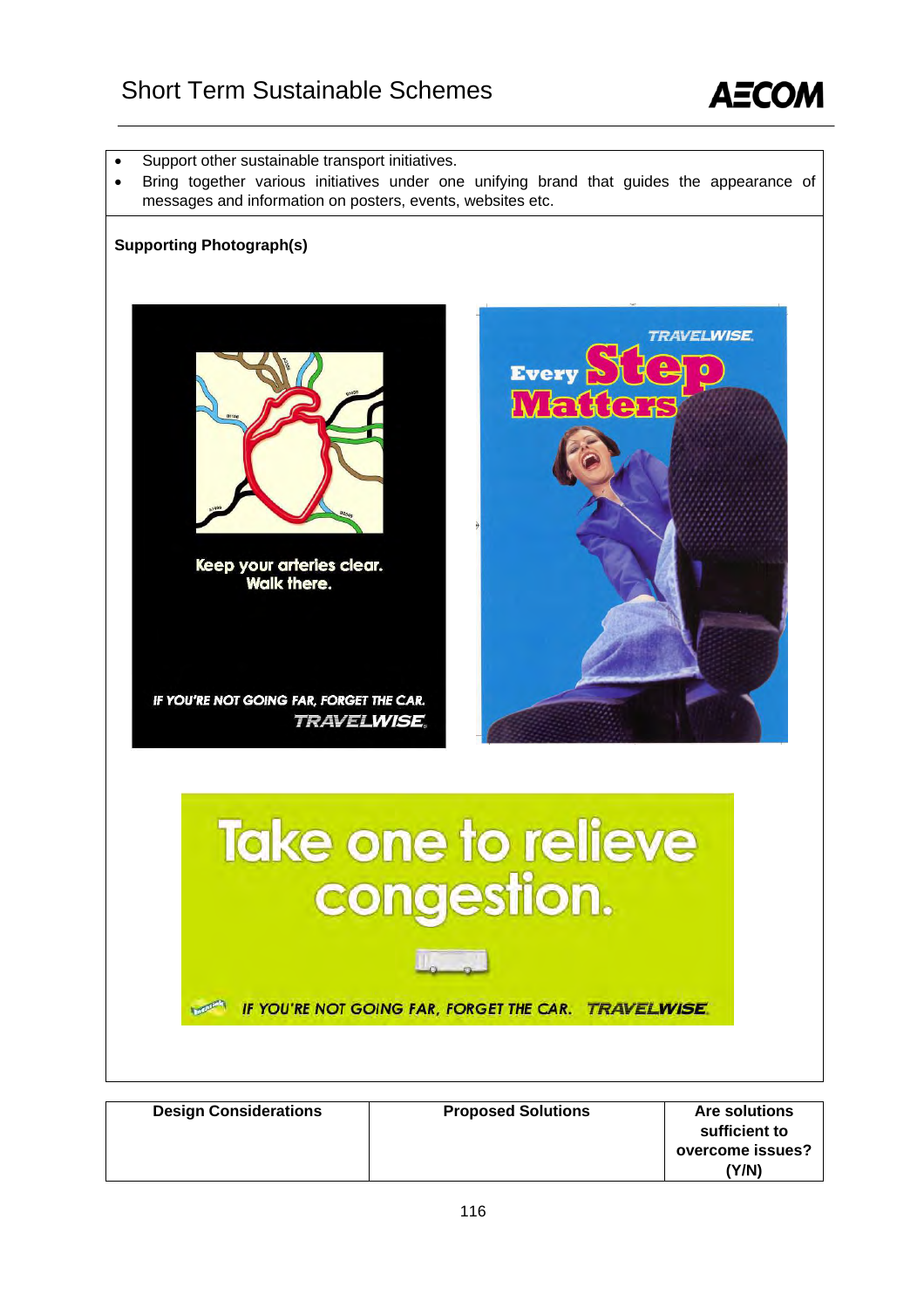## Short Term Sustainable Schemes



| Ability to secure funding.          | Combine existing smaller funding pots.                                       |  |
|-------------------------------------|------------------------------------------------------------------------------|--|
|                                     | Top slicing of transport capital budget.                                     |  |
|                                     | Agreeing the scope and content of   Involve all stakeholders from the outset |  |
| the marketing strategy with various |                                                                              |  |
| partners can be time consuming.     |                                                                              |  |

| Links to other UTP schemes: | PTM16- Introduce real time information across the network                          |  |  |
|-----------------------------|------------------------------------------------------------------------------------|--|--|
|                             | PTM 20- Improve the availability of public transport information<br>across Hitchin |  |  |

|             | <b>Contribution to Objectives / UTP Objectives   4) Enhance the attractiveness of public</b> |
|-------------|----------------------------------------------------------------------------------------------|
| Indicators: | transport by better integrating services and                                                 |
|             | increasing the quality of information available to                                           |
|             | users                                                                                        |
|             | 8) Increase the number of sustainable travel                                                 |
|             | measures and their use                                                                       |

| <b>Outline Cost Analysis</b>   |                  |              |  |
|--------------------------------|------------------|--------------|--|
| <b>Works Element</b>           | <b>Est. Cost</b> | <b>Notes</b> |  |
| Campaign Development           | £75k             |              |  |
| Implementation Year 1          | £75k             |              |  |
| Implementation Year 2          | £75k             |              |  |
| Implementation Year 3          | £75k             |              |  |
| Implementation Year 4          | £75k             |              |  |
| <b>TOTAL COST FOR DELIVERY</b> | £375k            |              |  |

| <b>Deliverability Assessment</b>                               |  |   |  |  |
|----------------------------------------------------------------|--|---|--|--|
| Can the scheme be delivered within the highway boundary?       |  |   |  |  |
| Can the scheme be delivered without third party involvement?   |  | N |  |  |
| Do all elements of the scheme involve standard work processes? |  | N |  |  |
| Can the scheme be delivered in the short term?                 |  | N |  |  |

Other Information/Additional Notes:

Costing is based on ~£0.90 per person per year. York spent around £0.70 per resident (includes inflation) on its Awareness Raising campaign targeting drivers (Source: 'Smarter Choices – Changing the Way we Travel', DfT, 2005, Chapter 7).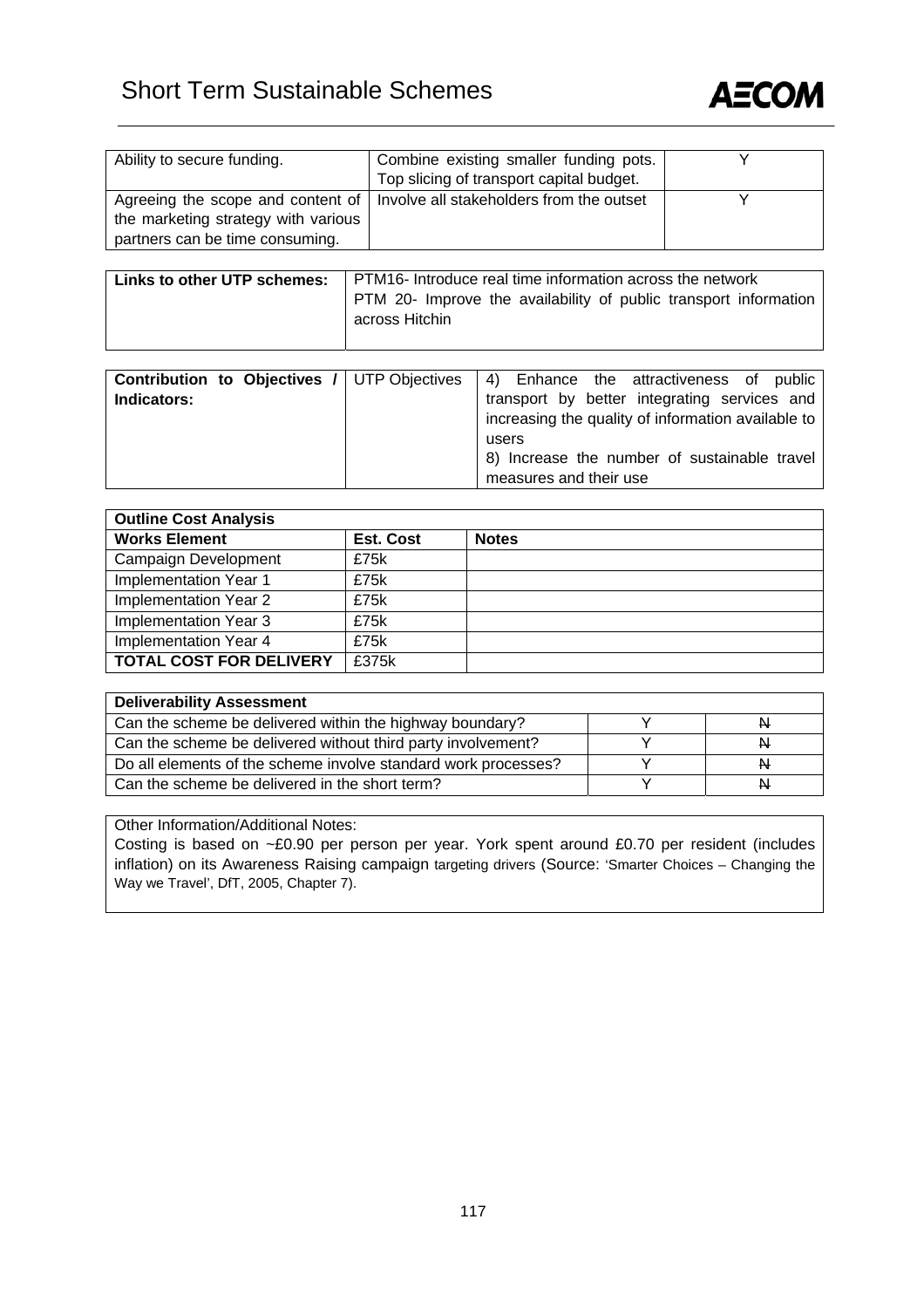

#### **Scheme:**

Introduce more work place Travel Plans

**Scheme Reference:** 

SM2

#### **Scheme Status:**

This scheme is included in the UTP

#### **Purpose:**

Travel plans can provide a catalyst for developers and employers to help shape sustainable transport in Hitchin.

Development control travel plans have to set out clear targets and require close monitoring and a credible enforcement regime to ensure their stated objectives and targets are being met. Most organisations require external guidance, encouragement and support to implement effective voluntary travel plans. Local authorities are in an ideal position to provide this kind of assistance.

#### **Details:**

- Development Control Travel Plans:
	- o Update and strengthen guidance regarding the preparation of travel plan as part of planning applications.
	- o Develop clear guidance on how travel plans are to be monitored, secured and enforced.
	- o Put in place resources to monitor travel plans and take enforcement action in case of noncompliance including penalty payments / measures if modal shift targets are not met.
- Voluntary Travel Plans:
	- o Work with employers to develop and implement voluntary travel plan strategies for individual organisations as well as area wide strategies for the Industrial Estate and possibly the town centre.
	- o Provide advice, assistance (e.g. post code plotting) and tools (e.g. travel surveys).
	- o Provide incentives to employers that are prepared to regularly monitor travel plans through travel surveys. Incentives could, for example, include: setting up a closed group on a car share matching system free of charge; offering discounts on public transport tickets.
	- o Publish modal share results of travel surveys (league table).
	- o Recognise employers that lead on travel plans (awards) and promote their achievements.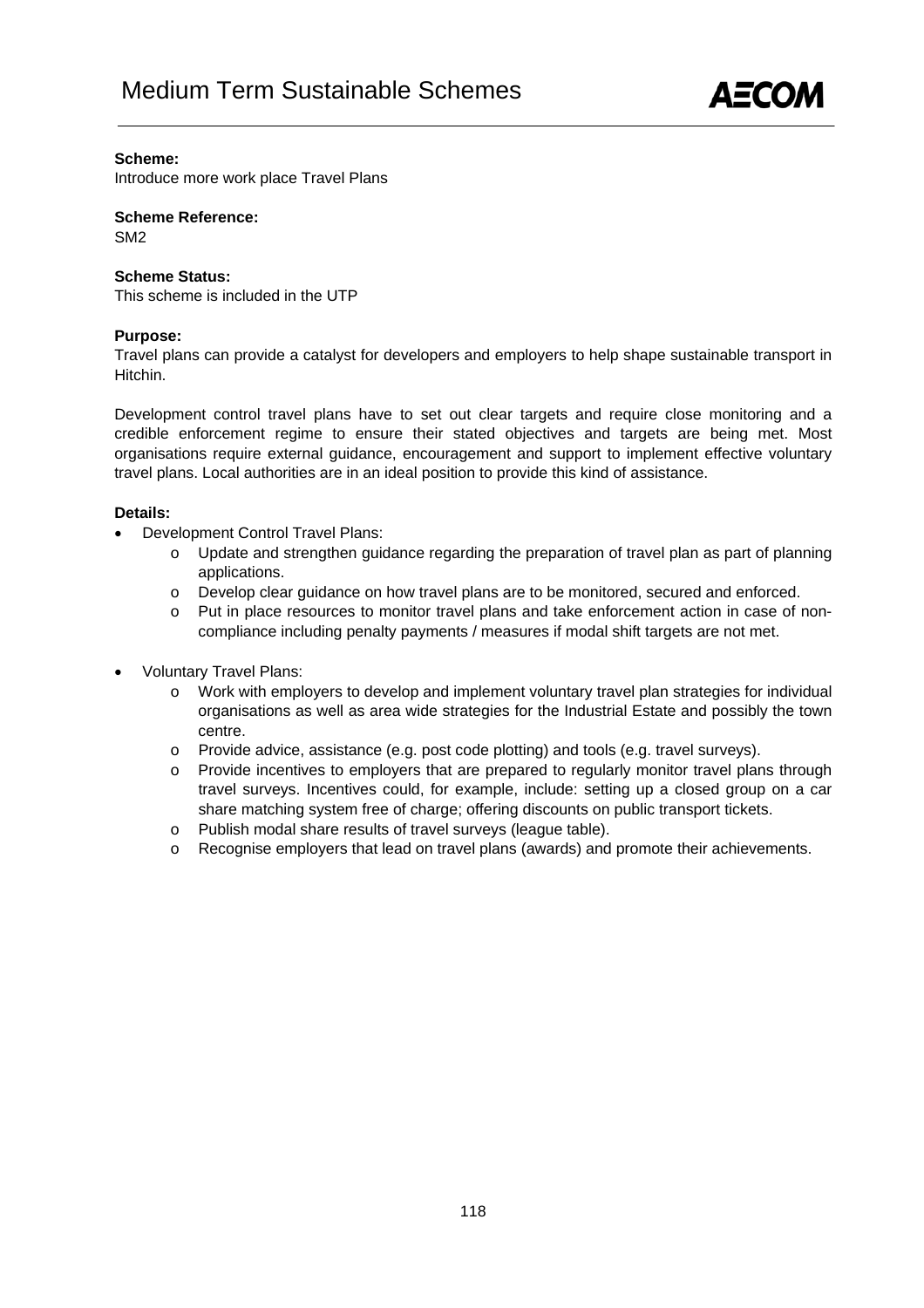



#### **Figure 1: Encouraging the Development and Implementation of Voluntary Travel Plans**

#### **Costs:**

£75k per annum

#### **Benefits:**

- Travel plans offer numerous benefits to individuals, employers and the wider community. Key benefits include:
	- o Improved access in particular for those without regular access to a car.
	- o Improved employer image with employers, customers and the wider community.
	- o Less traffic good practice travel plans can reduce car driver trips by 15%.
	- o Free up land under car parks for more productive use or use existing facilities more intensively.
	- o Improved health and well-being of staff and residents.

#### **Risks:**

- Ability to secure funding
- Employers are unwilling to participate in voluntary travel plans.